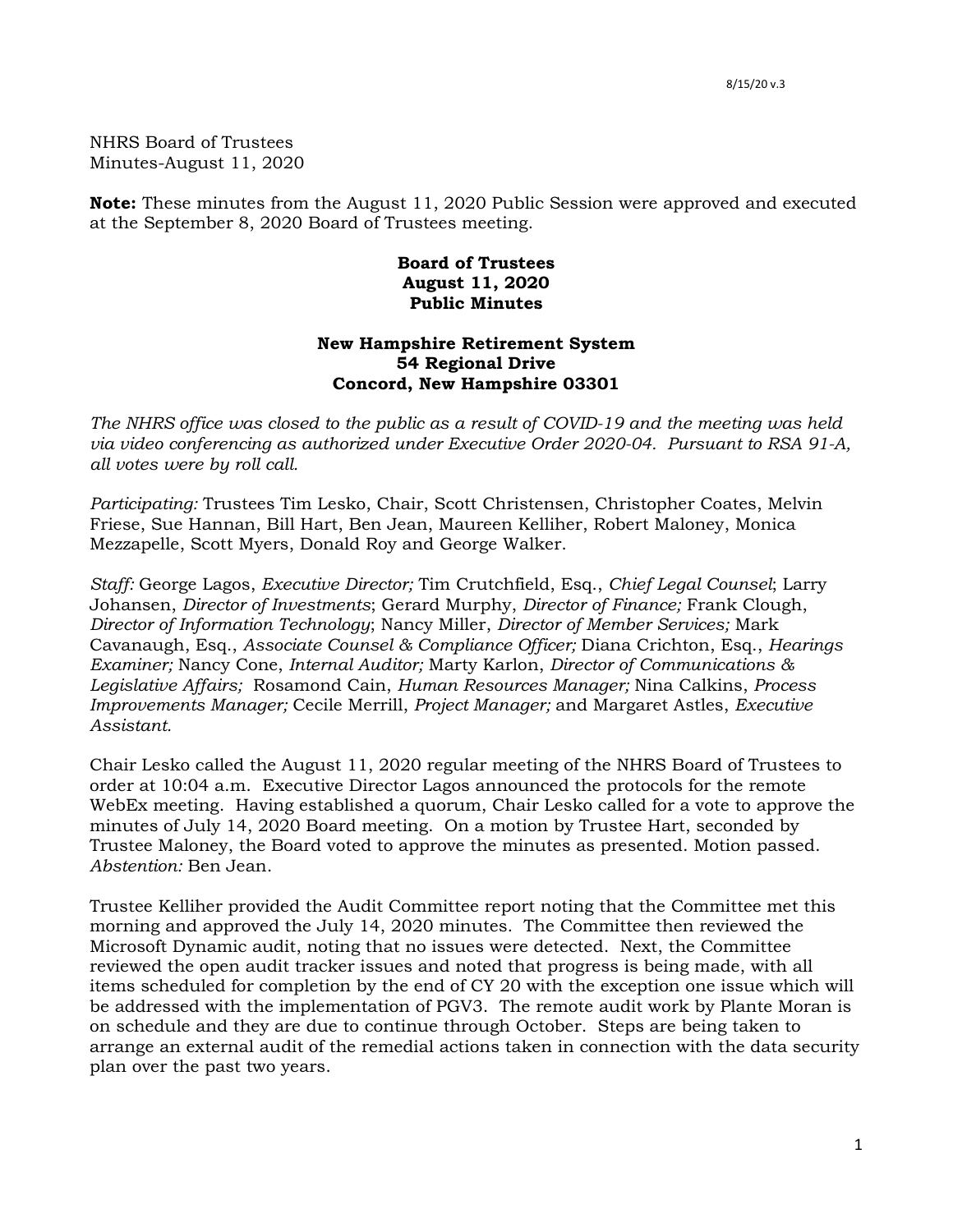Trustee Roy gave the Governance Committee report, noting that the Committee last met on July 14, and approved the minutes of June 9. Next, the Committee discussed the actuarial consulting services RFP, with Finance Director Murphy noting that the decision to issue an RFP is not a reflection of any dissatisfaction with the relationship that NHRS has had with GRS but rather to follow best practices in the procurement of these services. The Governance Committee unanimously voted to recommend the draft RFP to the Board for approval. On a motion by Trustee Jean, seconded by Trustee Hannan, the Board voted unanimously to accept the recommendation of the Governance Committee that the Board approve the RFP for actuarial consulting services, as presented.

Trustee Roy noted that Executive Director Lagos, in conjunction with his open door policy, heard concerns from an employee regarding racial sensitivity and subconscious and conscious bias issues. After meeting internally with HR and Management, it was decided that NHRS would incorporate racial sensitivity and bias issues into our all-staff/HR training program.

Trustee Kelliher reported on the IIC meeting of July 24, noting that the minutes were approved from the June meeting. Then the Committee continued discussion of the effects of COVID-19 on cash flow and asset allocation. Representatives from NEPC gave a presentation on active and passive management with a focus on large cap domestic equity. The Committee continued the discussion with regard to investment manager LSV Asset Management and unanimously agreed to terminate the U.S. large-cap equity-investment management agreement with LSV and transfer the assets to the S&P 500 index account managed by BlackRock with the assistance of a transition manager. Presentations were also heard from Alliance Bernstein on the global economy and BlackRock on opportunities and risks with investing in China.

Investment Director Johansen began by reporting on the system's preliminary performance through June 30. He noted that NHRS is up .1% for the fiscal year, but he cautioned the Board that the .1% does not include the 4th quarter results for real estate, which hurt the portfolio slightly, or private equity and private debt, which will likely have a positive effect on performance. The books will be held open from June 30 through late September when most, if not all, real estate, private equity and private debt partnerships will report their net asset values, thereby giving NHRS the final June 30 performance results.

Mr. Johansen reported that 3 and 5 year performance was at 4.8% and 5.7%, below the benchmark primarily because of portfolio diversification corresponding to the relative outperformance of the S&P 500. This is the first time that Mr. Johansen could recall that the 3 and 5 years are not going to be in the top half among peers. He then noted that the transition manager for the transition from LSV to the S&P 500 index has been selected. Mr. Johansen then gave the Board an update on the investment consultant RFP, noting that six proposals were received, and four are being interviewed. Next week the Committee will discuss the proposals, bringing two semi-finalists to the September IIC meeting and the IIC recommendation will come before the Board for approval in October.

Chair Lesko reported that Trustee Myers is currently experiencing a conflict affecting his remote participation and deferred his Legislative Committee report to later in the meeting.

Trustee Walker reported that the Benefits Committee had not met since June 30. At that meeting the Committee voted to recommend to the full Board that it approve the two waiver requests for individuals who were mistakenly granted service credit averaging 30-35 hours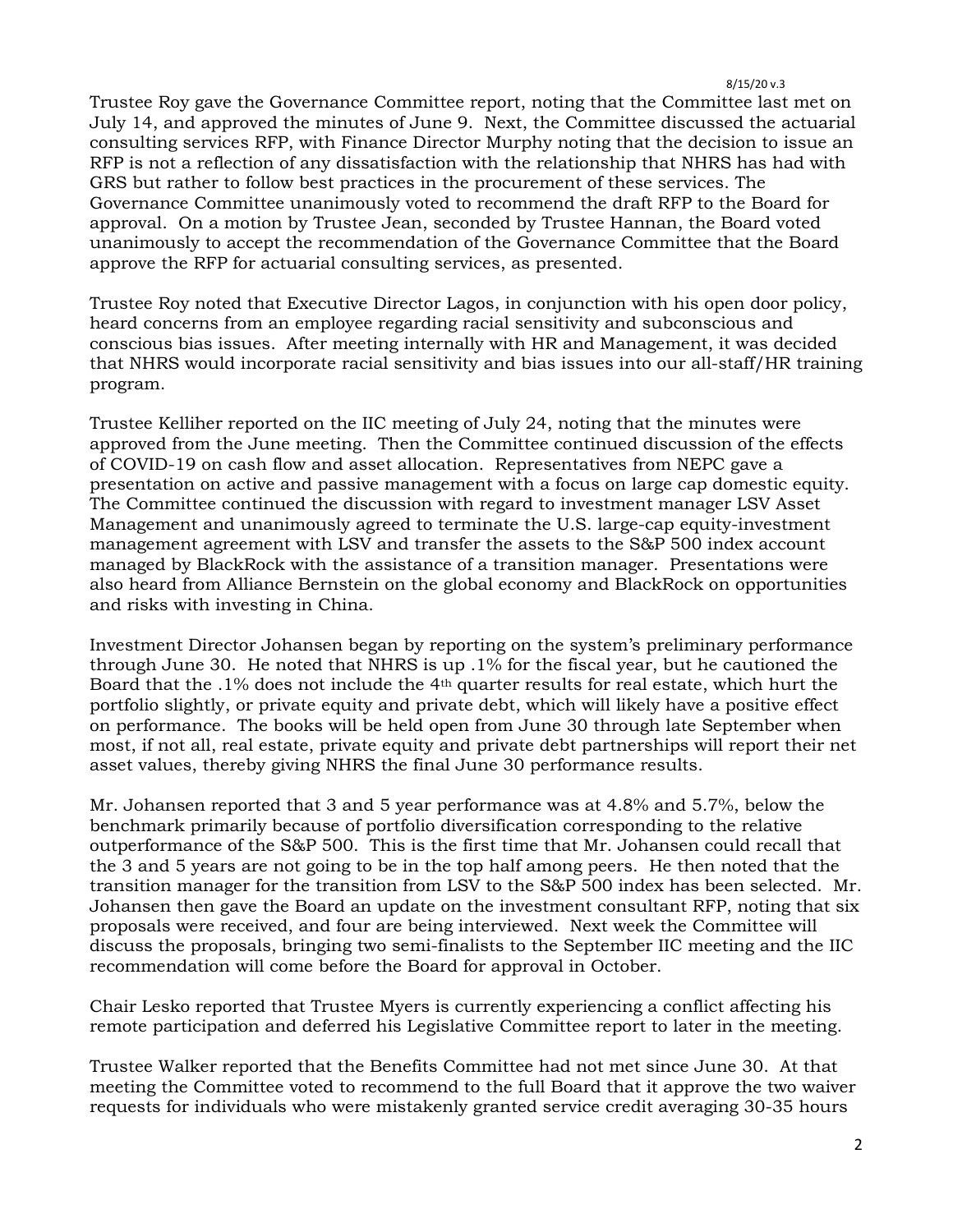per week, for varying periods of time. Associate Counsel Cavanaugh gave a brief description of the events surrounding this situation, noting that we continue to educate the employers and offer education and training sessions so that this is not a regular occurrence. On a motion by Trustee Hart, seconded by Trustee Maloney, the Board voted unanimously to accept the recommendation of the Benefits Committee that the Board waive the minimum participation standards for both members, as discussed.

A Benefits Committee meeting is scheduled for August 18 to address the Committee Charter, the IME Review Policy, and consideration of two pending settlement offers.

Trustee Hart reported that the PPCC met on July 27 to discuss the Executive Director's compensation and again on August 7 to discuss internal staffing changes that were under consideration. Mr. Hart asked that the Board move to non-public session to discuss several personnel related matters. On a motion by Trustee Coates, seconded by Trustee Roy, the Board voted unanimously to enter into non-public session under RSA 91-A:3 II(c).

On a motion by Trustee Maloney, seconded by Trustee Hart, the Board voted unanimously to conclude the non-public session.

On a motion by Trustee Hart, seconded by Trustee Maloney, the Board voted unanimously to approve the recommendation of the PPCC with regard to the Executive Director's compensation.

Mr. Marty Karlon presented the Legislative Committee report, noting that since the last Board meeting, the two remaining omnibus bills containing items relative to NHRS, HB 1234 and HB 1494, have been vetoed by Governor Sununu. The House will be back in session in September to take up the Governor's vetoes. Neither HB 1234, requiring an investment fee quarterly report, nor HB 1494, requiring elimination of the retirement system offset for worker's comp benefits applicable to Group I accidental death benefit annuities passed with a veto-proof majority, which makes it less likely the vetoes will be overridden.

Trustee Myers rejoined the meeting remotely.

David Kausch of GRS presented a brief overview of the FY 2019 Valuation Report. The June 30, 2019 valuation plan experience determines rates for the Board's consideration for the 2022-2023 biennium. Mr. Kausch reviewed the proposed employer contribution rates for state employers, and political subdivisions for each member class, as well as the medical subsidy rates. Changes reflected in the report include revised actuarial assumptions adopted as a part of the experience study, a COLA of 1.5% on the first \$50,000 of annual pension, and a change in the funding method to increase the margin on the teacher's medical subsidy from 20% to 50%. These changes drove the increases in employer contributions in terms of percent of payroll. Employees overall went up 2.87%, teachers increased by 3.49%, police by 5.09%, and fire by 3.35%. In the aggregate, as a percentage compared to current rates, the overall increase is 20%. Mr. Lagos noted that these proposed increases would be considered to be substantial in terms of the impact on employers.

On a motion by Trustee Roy, seconded by Trustee Hannan, the Board unanimously voted to accept the Fiscal Year 2019 Valuation Report, as presented today.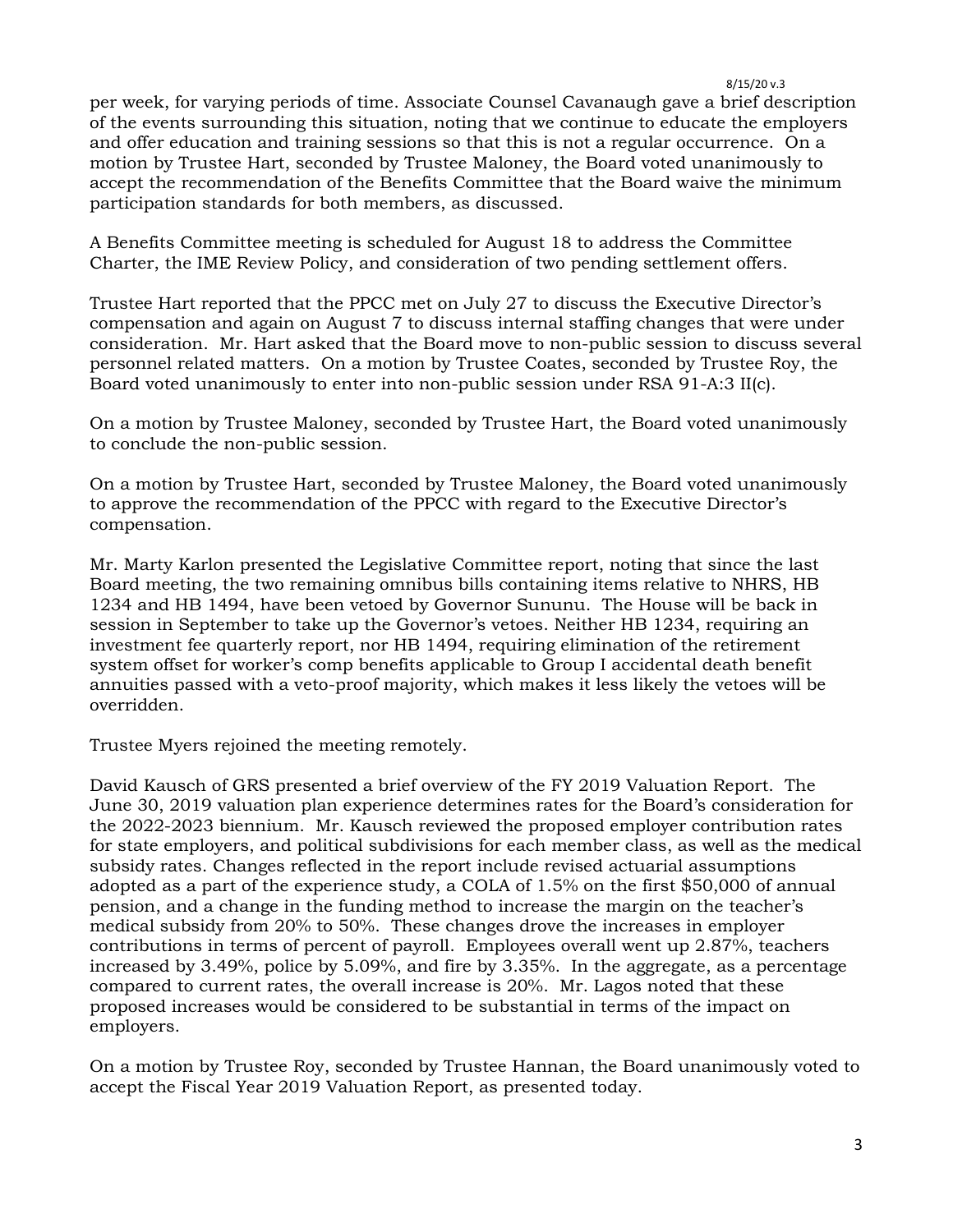Executive Director Lagos began his operating report by noting that all staff presenters would be reporting on the results of their FY 2020 action plans. Mr. Lagos then gave his Executive Operating Report, noting that he and Mr. Karlon have initiated employer outreach efforts with respect to the Board's contribution increases associated with the Board's recent action to revise various actuarial assumptions. Presentations have been made to NHMA and NHRSC, and information on the experience study and draft valuation has also been provided to the Governor's office, the Association of Municipal Managers, the Association of Counties, the Association of Police Chiefs, the School Board Association and Association of School Administrators. The Valuation Report and an FAQ on employer contribution rates will be posted to the website following today's Board meeting.

Mr. Lagos then noted that NHRS has concluded collective bargaining negotiations with the SEA on the contract that expired June 30, 2019, and the documents have been executed by the parties. Mr. Lagos reported that this month's KMP score was 93.18% and although this is below the benchmark, we are still maintaining a rolling 12 month average exceeding the 95.00% target. Mr. Lagos then reported on the Contact Center initiative, noting that phase II implementation is underway. Mr. Karlon is spearheading the project and organizing internal operations with Powerhouse Consulting, and staff. The target date for completion is December 2020. Lastly, he noted that we have scheduled a videoconference meeting with Fusion Cell, a company that provides COVID-19 readiness assessments who assists employers with preparing for the re-opening of their offices. This company is comprised of former military members with a wide-range of expertise. Mr. Lagos noted that it is important for our staff's safety and their comfort level in returning to the workplace to engage in this assessment.

On a motion by Trustee Coates, seconded by Trustee Hart, the Board unanimously voted to approve the procurement of a sole source contract with Fusion Cell, subject to contract and legal review.

Trustee Christensen asked if there has been an inordinate amount of teacher retirement applications due to COVID-19, and what would the implications be to NHRS. Mr. Lagos replied that to date, it does not appear to be a factor. He noted that the NHRS statute requires that those who are planning retirement must submit their applications no less than 30 days prior to their retirement date, giving NHRS plenty of notice. Mr. Johansen speculated that from an investment perspective it might have an impact on cash flow depending if all those who retired were replaced at lower salaries. He further noted that we are managing cash on a 90-day basis we currently have more than enough cash on hand. Member Services Director Miller added that the Member Benefits team is having many conversations with teachers regarding how the retirement process works, but as the press has reported, teachers are waiting to see what the school opening plans are. Mr. Karlon concurred, noting that at some of the webinars done this summer, teachers are waiting for the outcome on opening from their schools and recent news reports have indicated that many districts would be going to remote or hybrid learning in the fall.

Project Manager Merrill gave her PGV3 project status report beginning with Deliverable 2, which is 82% complete. The focus is currently on Deliverable 2 training and testing that starts next week. Regarding data conversion, of the 7 issues identified 4 have been resolved. Of the 15 issues that have been reopened on a more recent run, 12 have been resolved and 8 additional issues were added. We are working with our PGV2 team in regard to fixing missing employer records and some records that effect interest. She noted that staff is putting a working group together to talk about irregular pay periods, as these non-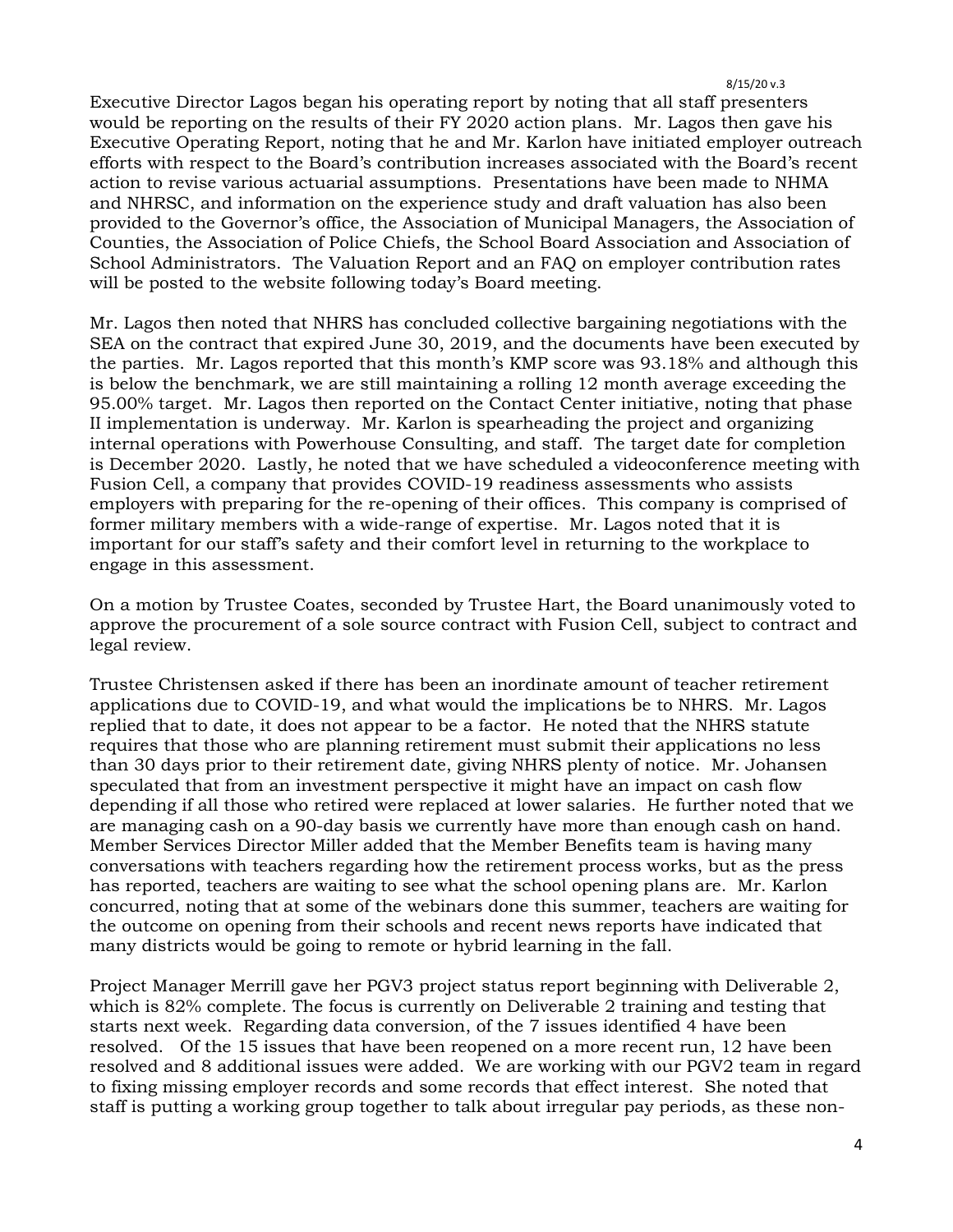8/15/20 v.3 regular pay cycles cause issues with data conversion. Lastly, she noted that the PGV3 team is starting to look at the out of scope requirements for Deliverable 3, having to do with

Chief Legal Counsel Crutchfield's Legal Report began with a GASB audit update, noting that of the 22 audits to be submitted to Plante Moran, there are 8 remaining to meet the August 21 deadline. Mr. Crutchfield then highlighted the FY 20 action plan results, including integration of data security wording into all vendor contracts.

calculations.

Director of Finance Murphy reported that the preliminary June net position was \$9.201 billion, noting that NHRS is still in the process of closing the books for FY 20, and awaiting the June numbers from our alternative investments. The final numbers will be presented in the CAFR. June cash flows were as expected with a slight increase in contributions attributable to the start of the teacher's balloon payments. The final budgetto-actual report for FY 20 shows our spending below budget in each of the major categories. He then gave the Board a final update on the FY 20 Action plan, noting that all but 3 actions were completed. QuickPay has been implemented, however employer adoption has not yet reached the 80% goal. He noted that an action in the FY 21 plan to eliminate the lockbox, which, by design, will create an increase in the use of ACH payments. He reported that the PGV3 employer working group would begin meeting again once the Deliverable 2 user acceptance testing is completed during FY 21. He further reported that all NHRS files previously stored at Capital Records Management have been reviewed and either destroyed or held internally for imaging. The rest of the NHRS files archived at the State are on hold until onsite storage options can be finalized, with the review of those files to continue in the FY 21 action plan.

Mr. Murphy then addressed the preliminary FY 22-23 NHRS Statutory administrative budget explaining that this two-year proposal of \$24.4 million is approximately \$40,000 more than the adopted budget for FY 21 or a 0.2% increase. The statutory administrative budget is one of the four components of the Trust Fund Budget, and the other three components consist of internal and external investment expenses, and third party actuarial, legal insurance, and audit expenses. The statutory administrative budget is approved every two years per the NHRS statute. Overall, this budget proposal represents an increase of 1.0% in FY 22, as compared to the adopted budget for FY 21. The change in FY 23 is projected to decrease by 3.0% against the FY 22 budget proposal.

The PGV3 project costs represents the biggest impact on the year-over-year change. This budget proposes a decrease, as compared to the prior year budget, of 5.2% in the first year and 24.6% in the second year. These decreases are driven by the project payment schedule tied to project deliverables and by the fact that actual salary and benefit costs for the project funded 6 staff positions came in at less than was originally projected during the FY 20-21 budget process. These decreases were offset by increases in other areas of the budget, as compared to the prior year budget, of 2.8% in the first year and 2.9% in the second year, resulting in a relatively flat budget overall. Mr. Murphy noted that the final FY 22-23 statutory administrative budget will be provided to the Board for review and approval at the Sept. 8 meeting and invited Trustees to contact him directly should they have any additional questions before then.

Director of IT Frank Clough reported that the Secureworks Migration was completed on June 26 and Tyler Technology's service was discontinued. He noted that IT is continuing to provide staff with additional tools to work efficiently from home. The upgrade for the Cisco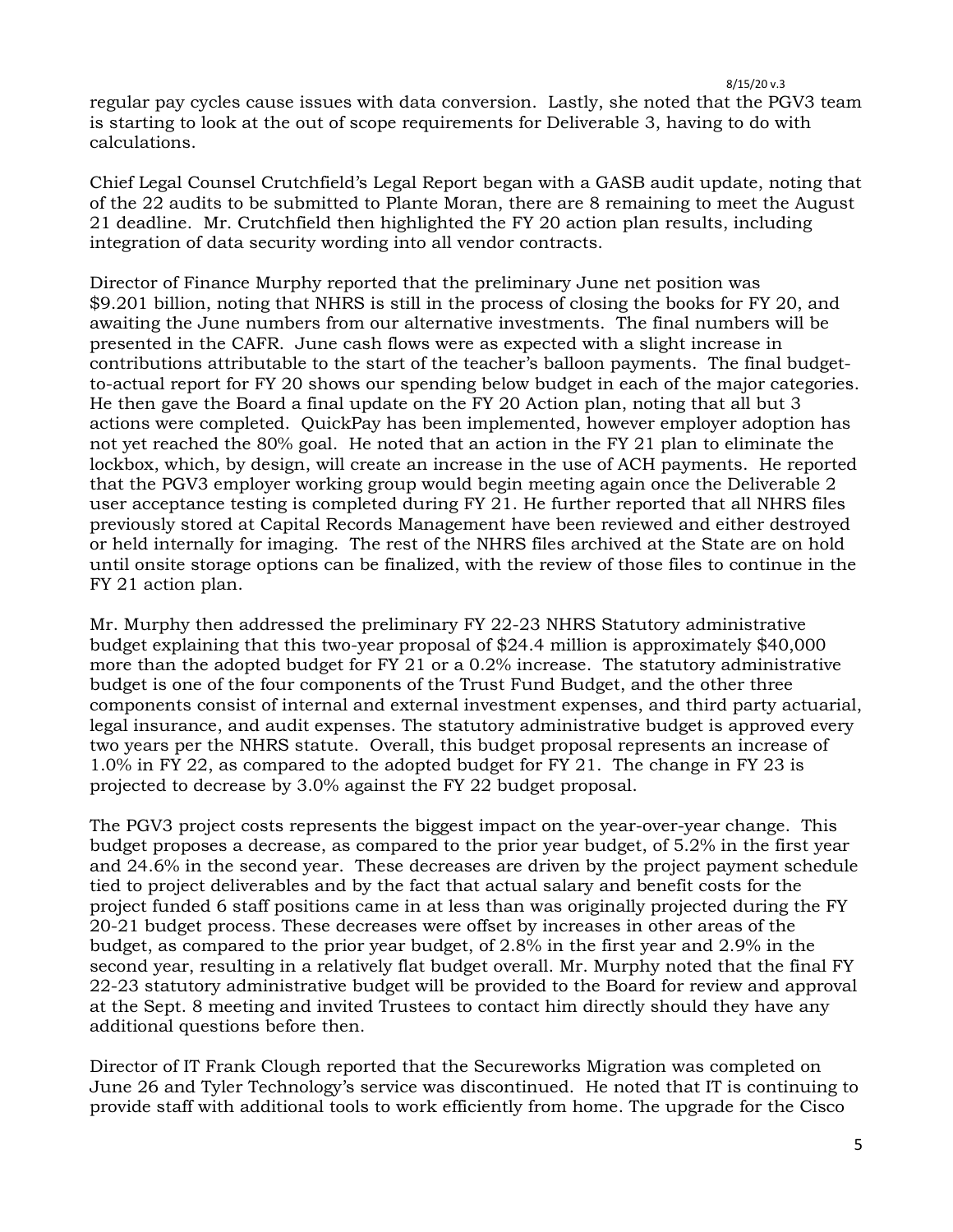softphone and the Cisco Jabber softphone is complete and will provide additional benefits to staff while working remotely. Mr. Clough then reported that the monthly security awareness testing for staff was completed. He noted that IT had missed KPMs due to a My Account server outage, which has been resolved. He then gave the Board a brief overview of upcoming plans and projections such as getting quotes to upgrade the alarm system, continuing with vulnerability and penetration testing, and working to replace three Cisco firewalls that are nearing end of life.

Director of Member Services Miller reported that her team is undertaking a final review of the COLA script and retiree communication plans are going into place later in the month. Preparation for Deliverable 2 testing and identifying staff participants were areas of focus throughout the month. Remote work schedules continue and messaging was provided to staff to assist in responding to member questions regarding office re-opening. Similar messaging was developed for email communications. Ms. Miller continued by noting that July payrolls were completed on time, with all areas carrying out necessary activities from record review to processing over 800 retiree insurance deduction changes.

There has been a continued decline in member one-on-one meetings with Benefit Specialists during this period of remote work, with more members utilizing electronic methods of submitting applications and related forms. Member Services and IT are awaiting receipt of the updated benefit option factors from GRS and the next step for Member Services will be building out the testing schedule for those factors. Lastly, Ms. Miller reported on upcoming plans and projects, noting that member statements are targeted for distribution in September, D2 UAT is set to start in August, and option factor testing is being targeted to begin in September. Ms. Miller then reviewed her completed FY 20 Action plan.

Trustee Lesko called for a motion to accept the Consent Agenda, as presented. On a motion by Trustee Hannan, seconded by Trustee Jean, the Board unanimously approved the Consent Agenda, as presented.

There were no trustee travel requests submitted.

Action items from the July 14, 2020 Board meeting have either been completed or are progressing as expected.

Chair Lesko addressed the Board Checkpoint discussion, indicating that Trustee George Walker was retiring and that this is his last meeting. He thanked Trustee Walker for his more than eight years of service to the Board, as well as his thirty-three years of service to his community as a member of the Nashua Fire Department. He noted that it has been an honor to serve with Mr. Walker.

Messrs. Lagos and Crutchfield noted that Mr. Walker has been an exemplary Trustee since he arrived at NHRS. They commented that he represents the type of Trustee that the System hopes to have in terms of engagement, interest, willingness to serve, attendance, and in particular, his ability to handle the issues and challenges as Chair of the Benefits Committee.

Mr. Walker remarked that he thoroughly enjoyed his eight years as a Trustee and the involvement with NHRS issues. He noted that the Board has continuously changed and he